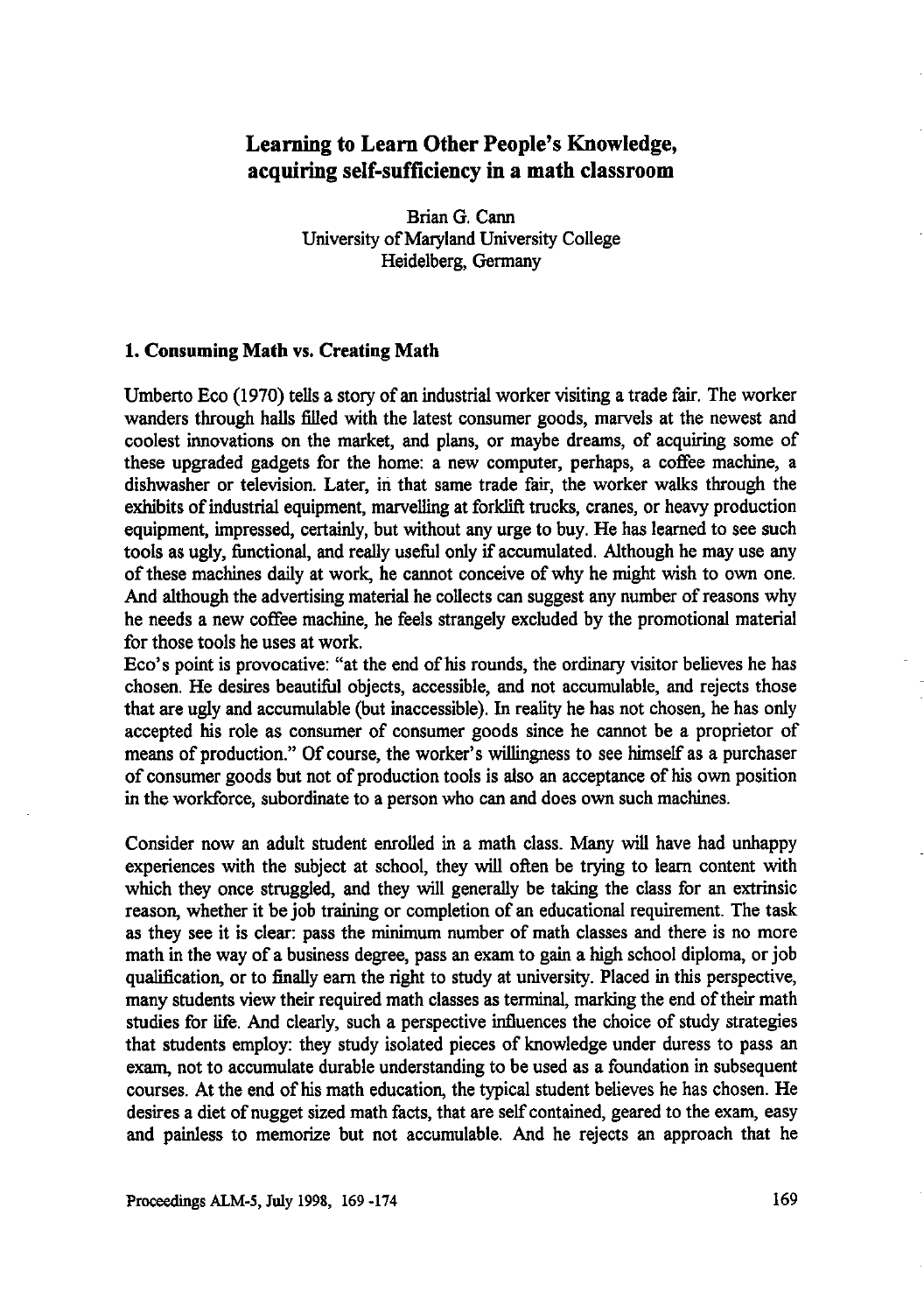considers ugly or "nerdish", although the understanding obtained in this way is accumulable (if inaccessible). But again he has not really chosen, only accepted his role as a consumer of other people's math, since his study methods give him no clue as to how to be part of generating that knowledge. At the same time, the student's acceptance of himself as a consumer of other's math knowledge without a share in the production of that knowledge is also an acceptance of his own position in an educational hierarchy, subordinate to those who apparently learn mathematics with ease, know how to accumulate math knowledge and have progressed to math courses which our math avoidant student knows only by name:

**As perceptive dispositions tend to be adjusted to position, agents, even the most disadvantaged ones, tend to perceive the world as natural and to accept it much more readily than one might imagine — especially when you look at the situation of the dominated through the social eyes of the dominant. (Bourdieu, 1986, p. 130).**

### **2. Overcoming Inertia - e.g. Ruth**

Past memories exerted a strong influence on student's relation to mathematics. For Ruth a female student in her late 20's, these are revealed, not by recollection of a moment of mathematical failure, but by the judgment of that perceived failure by one particular person:

**When I tried to recall my earliest math nightmare all I could think of was Mr.. F. All my report cards from him said if I could just apply myself I'd do better, but how can you apply yourself when you are just so behind with the skills and when you feel humiliated at every class period?**

Anxiety of mathematics is caused. It requires the involvement of at least one other person whose judgment is valued. For Ruth, Mr. F. is that person. He is remembered for requesting something - more application - without providing the skills necessary to make that feasible. Any attempts that Mr. F. made to help Ruth are not recalled, simply the humiliation that resulted. The same themes are echoed in others student's journals:

**I had a best friend, she was my neighbor and we went to school together all our lives from preschool to that "bad time". It was 7th grade. She and I made a promise that we would work together in math class. Well she comprehended math faster than I did. I fell behind and she didn't wait for me or help me. She began to get more popular in school and I began to resent her and math. I didn't like that "left behind" feeling. I never related the two before today though. I was always just angry with her.**

**(extract from student journal)**

**It all began with my parents constantly reminding me that ... (my sister and brother) were ... exceptional in math. Of course, that statement was always followed by the inevitable question, "Why can't you be like your sister and brother?" It didn't stop at home though. School was no different. ... All I ever heard was, "your sister was an excellent student in my math class", or "your brother was such a quick learner in my math class". The only question that rang**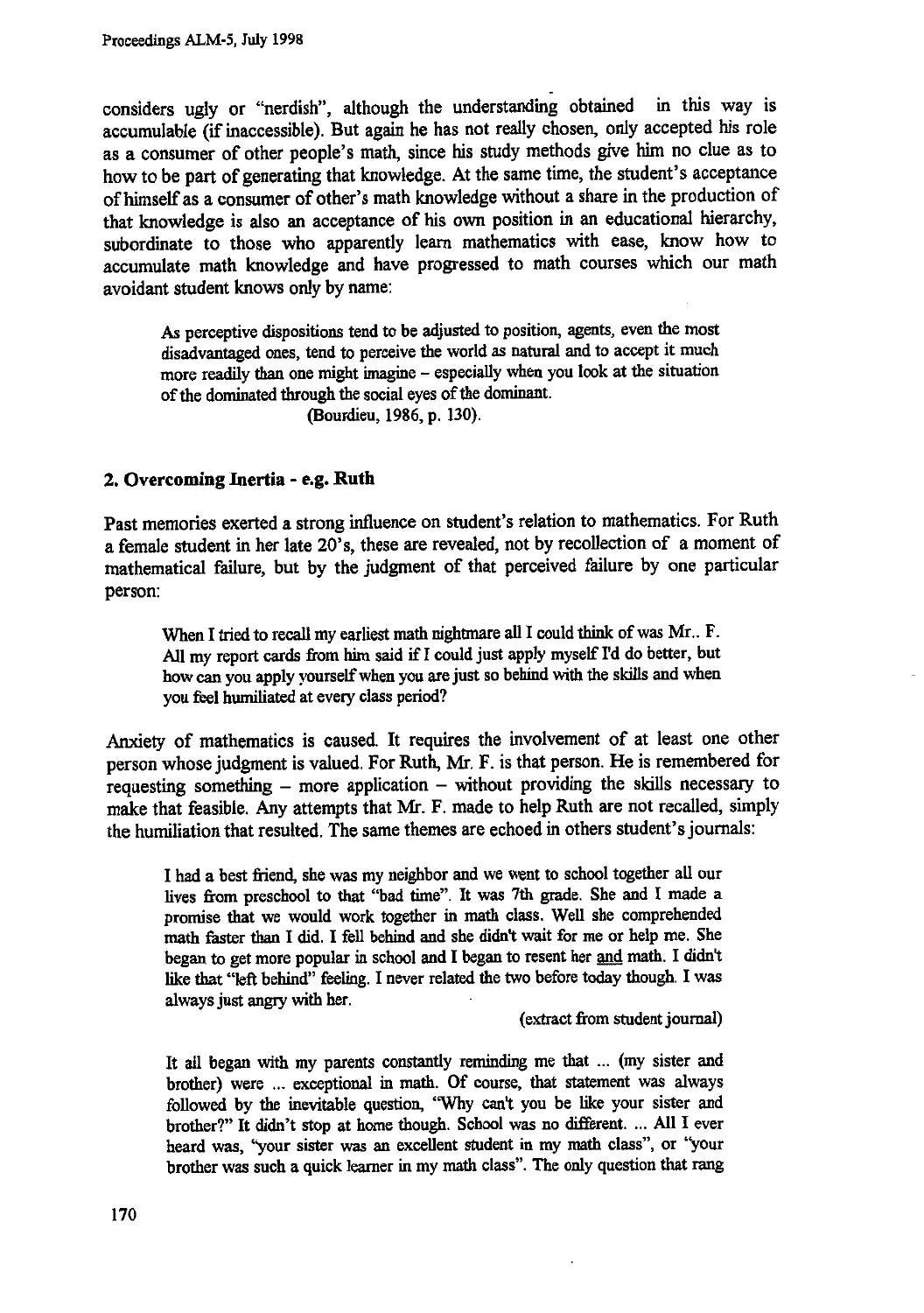in my head year after year was simply, "why can't I be like ... (my sister and brother)?" That question soon turned into, "face it, you just don't have what it takes". (extract from student journal)

In the case of each of these extracts, at least a decade lies between the event that is being remembered and the time of writing. During the intervening period, the schoolchild who is the subject of the extract has developed into an adult who has sufficiently confident in their academic ability that they are enrolled to take academic courses at a university, the difficulties with mathematics and the feelings that the subject provokes, however, will rarely have been articulated with others:

(My husband) says he'll help me out if I need it, but I'm apprehensive about going to him. It must be frustrating when you can see something so clearly, yet another is blind.

Instead internalized dialogue will have personalized the feelings of frustration and difficulty so that it becomes separated from its origins:

My anxiety isn't test related though, because although a little nervous on other class tests I do fine. It's definitely a math phobia. I don't really know why I'm saying this because it's at least fifteen years since I've taken a real maths exam.

At school, when there was perceived to be no loss in failing to understanding material, avoidance strategies, whether mental or physical, are adopted to avoid frustration:

Looking back to when I was a teenager, I can remember saying to myself that it didn't really matter that I didn't grasp all the math formulas because what use were they in the "real" world anyway.

In the absence of tenable alternatives, these same avoidance strategies are adapted in adult life to situations in which there is a personal involvement and thereby become a possible source of frustration or pain:

This far I haven't really needed complicated formulas, but knowing some of the more basic things would have saved me a lot of embarrassment.

When I was accepted for a job as a photo tech in California I can remember the dread of knowing I'd be working the cash register. It wasn't that I was worried about counting the money, it was that California had a 6.45% sales tax and that had to be added to the final total. I panicked several times and messed up on the till. It wasn't until a caring coworker showed me how to work it on the calculator that I felt comfortable doing it. To this day I don't understand the process I was doing!

My husband just doesn't grasp how afraid and intimidated I feel about my lacking skills. It comes so naturally to him, he doesn't understand. Kevin (my son) is doing fractions in 3rd grade now and instead of helping him with his homework and helping myself at the same time, I just tell him to go to Dad to get help. "Classic" math avoidance.

I really want to crack this shortcoming; it's affected me more than I care to admit.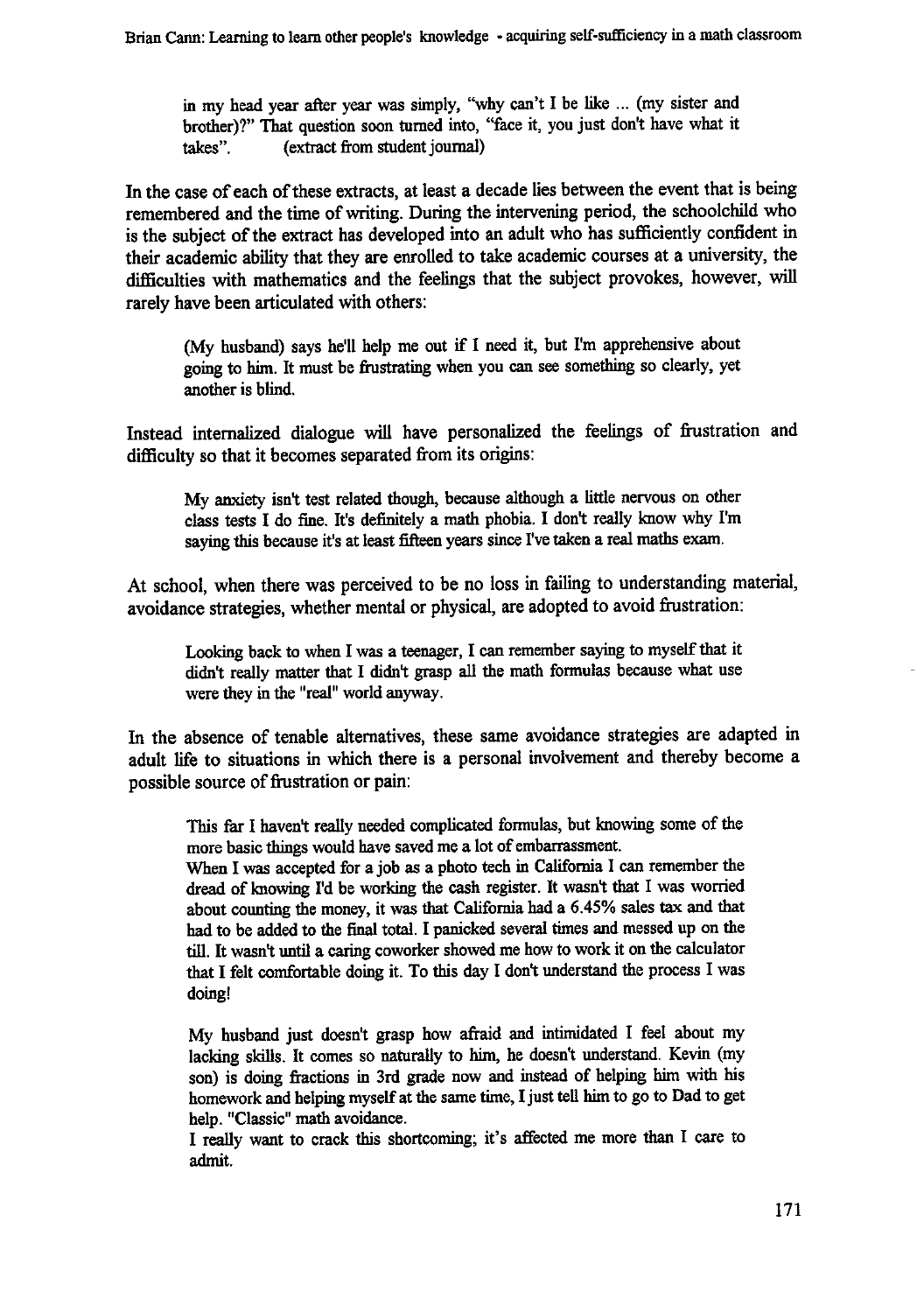**Treating anxiety in the case of students such as Ruth does not mean treating their avoidance strategies. By enrolling in a math class, the student has already undertaken the most important step towards overcoming avoidance themselves. Central to these students' needs is a set of study techniques that are explicitly different from those which they employed in school and which give them the impression that they can exercise some control over their learning: providing students whose natural inclination is towards an internal locus of control with the tools that enable them to see their activity in a math class as being consistent with their preferred methods of working. At the same time it demystifies many of the reasons for their past poor relationship to mathematics by emphasizing the necessary differences in technique that have to be employed in studying mathematics compared to those subjects in which they feel they have a natural talent:**

**I'm just beginning to realize that taking any maths class for me will be a fulltime pursuit. I won't be taking any other course, that's for sure. I knew I'd have to work hard, of course. But the strategies needed to master this subject seem to require a whole lot more time out of class to keep ahead.**

**(I) found it most interesting that just doing homework and studying isn't enough. With maths you have to be able to break down each problem and understand Why? on each step. This will be new for me, I'm used to studying, memorizing and moving on. Going back and trying to figure out what's going on in each step will be very time consuming but necessary,**

**It should not be surprising that, having found a strategy for beginning the study of the subject, other aspects become demystified. The success of others, once seen as evidence of a talent that was naturally given, now becomes viewed as the benefits of experience. Experience is acquirable:**

**What came to my mind** *was* **the comment of the girl in my group who said she recalled the same concept of the word problem given in class to a problem from a math class a while ago. She didn't really know the answer, but remembered the fundamental figuring out process. Where as I didn't have the foggiest as I'd never (not in a long while) seen that type of word problem. I expect after coming across similar problems over and over again you instinctively know how to tackle them.**

## **3. The Politics of Mathematics Anxiety**

**As math teachers, we walk into a math class hiding behind the persona of a mathematician and backed by inherited assumptions of what mathematics is, what mathematics education should be, and how we were taught mathematics. We teach, or rather we** *can* **teach from a position of strength: after all, we know the material — the class does not — and that is always a very comfortable fallback position if the going gets tough:** *it also makes us potentially part of a problem.*

**Our presence in the classroom, the tone of our discourse when we talk about or teach mathematics, act as critical reality definers for student's perceptions of mathematics. For a period of time, and particularly when students have no other accessible role model, we embody mathematics for our students. How they interpret our actions, our comments,**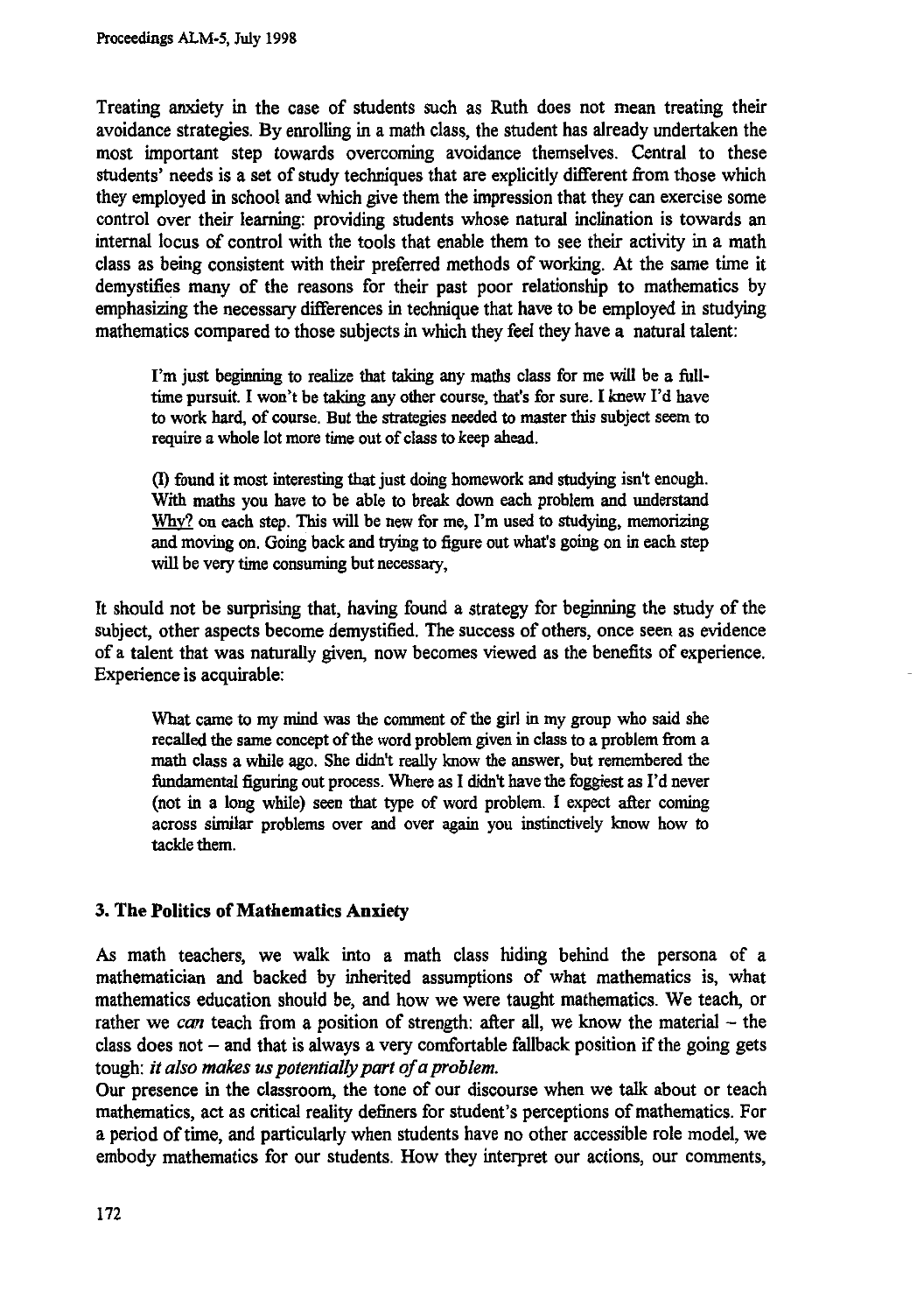**our manner, may be very different from how we intend, but it will be decisive in how they view mathematics and how they perceive themselves as math learners.**

**The presentation of mathematics in an academic setting is a re-presentation of the reception history of selected aspects of mathematics by those in a position to articulate** *their* **reception: the academic community monitors its own product. Entry to a field of academic study is carefully controlled, with admission and progress dependent on demonstrating the knowledge and approach considered appropriate by those already working in the field. While this academic stewardship acts as guarantor for the collection of skills with which we orientate in the process of gathering and evaluating knowledge, and safeguards that body of insights which represent the cumulated achievements of this academic tradition, it should not be forgotten that these skills and insights developed out of the understanding of one particular group in society sufficiently wealthy and powerful to be able to legitimate their interests through the education process. The process is selfperpetuating. Students who appear to intuitively display a shared grasp of the processes and expectations of the study of mathematics are considered to be naturally talented and encouraged: others lose out by comparison. The experience of mathematics as "other people's knowledge" which lies at the root of mathematics anxiety is directly related to this exclusion by comparison.**

**The impression of natural talent can often be recognized as an articulation of the prior embodiment of the forms of behavior inherent in the culture of the school through the culture of the home and the social** *milieu.* **For those students not fortunate to have been able to acquire the necessary preparation from their class or cultural background, the precondition for being able to participate equally in the classroom is met only by becoming conscious of, and learning to use, the expected skills second-hand. While this is true of all academic subjects, it is particularly true in mathematics where the assumptions of the classroom tend to exclude the knowledge that the child brings from home. The transmission of study skills appears only possible within a formal school framework, however, when a teacher is made aware that the skills to which they owe their own school success (and, by extension, their present position) are not the result of `natural talent' but rather can be identified, analyzed and passed on:**

**(...) Students will be judged on their product regardless of the process they utilize to achieve it. And that product, based as it is on the specific codes of a particular culture, is more readily produced when the directives of how to produce it are made explicit". (Delpit, 1988, p. 287)**

**Where this is not the case, students are placed in a position where information, which they require to successfully assimilate material** *in the style in which it is being presented,* **is being withheld from them. By providing widened access to the** *codes* **of educational advancement, opportunities are created for students outside of the culturally dominant class to earn entry to the academic establishment on its terms. The presentation of the stylistic traits of academia as codes of discourse which can be learned and appropriated as tools, enables students to understand more clearly, and, therefore, to meet, the criterion on which selection for academic progress is based. At present many students experience mathematics classes in which the ground rules, which enable a fortunate few of their classmates to appear naturally talented while the majority struggle to find relevance in the approach taken, remain implicit.**